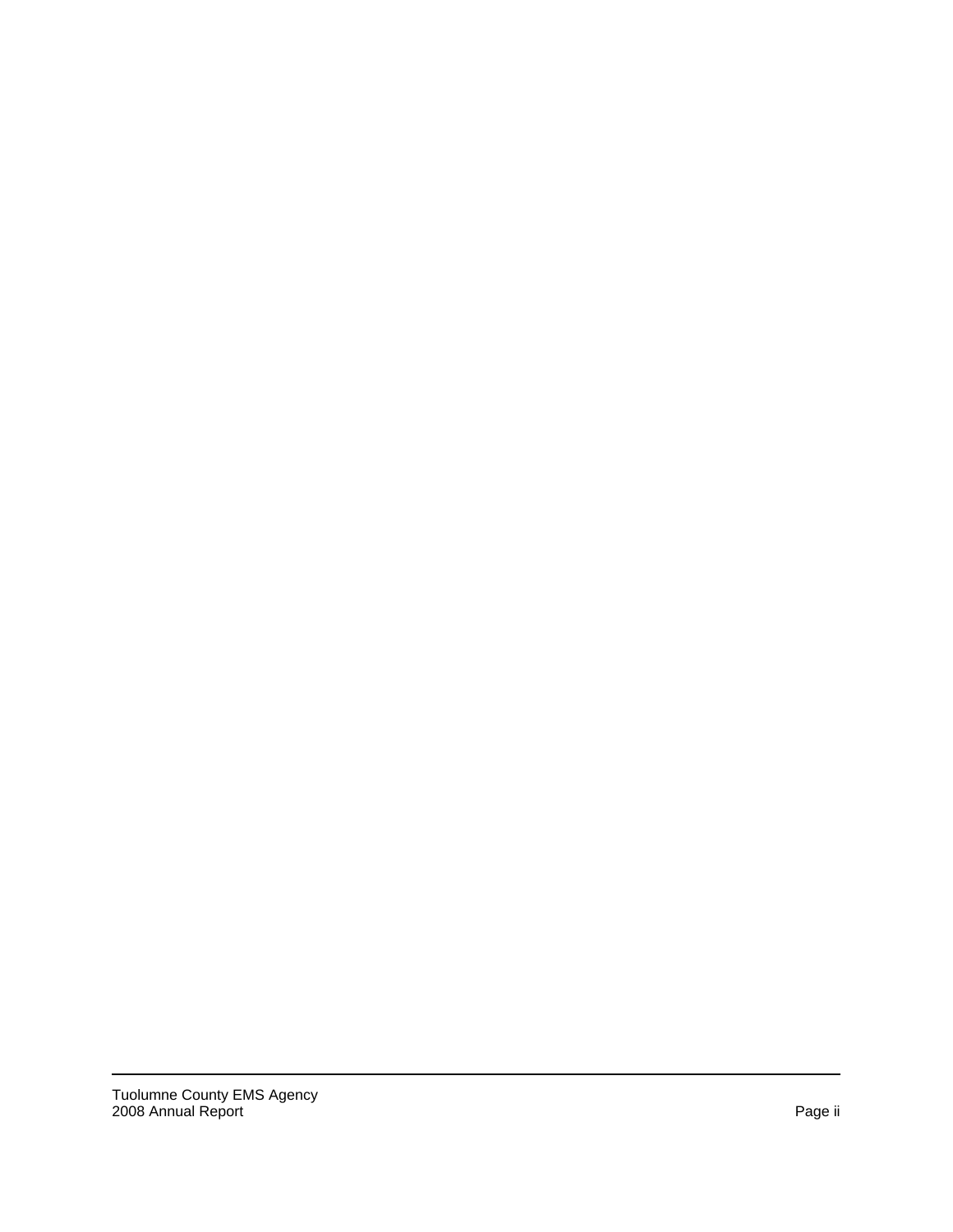## **Table of Contents**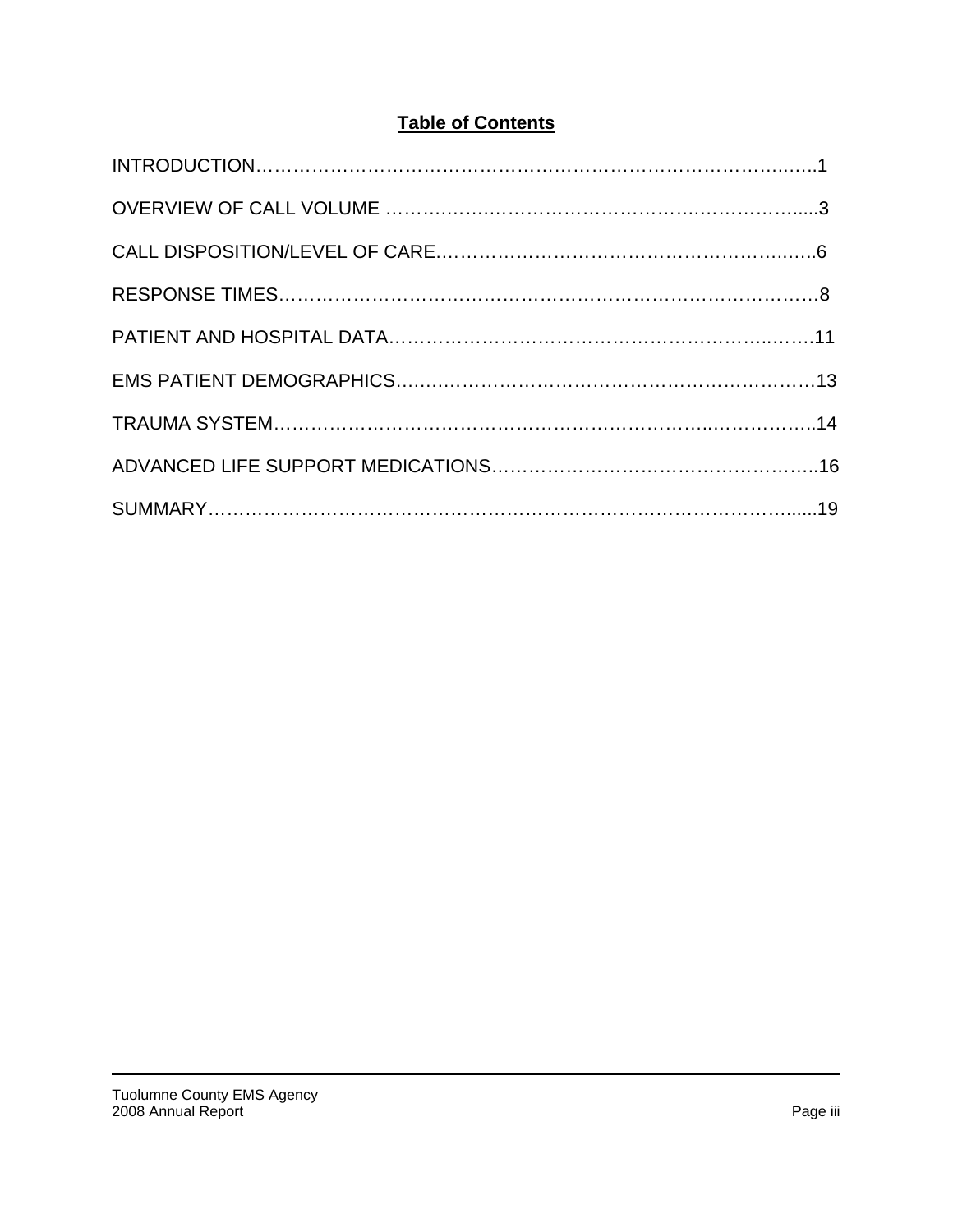#### **INTRODUCTION**

The 2008 Annual Statistical Report compiles and condenses an entire year's worth of call volume, response time and patient demographic information about the Tuolumne County EMS system for public review. The data included in this report is derived from pre-hospital patient care records (PCRs) completed by Tuolumne County Ambulance personnel and base/receiving logs completed by emergency department personnel from Tuolumne General Hospital and Sonora Regional Medical Center.

Since July 1, 1993, Tuolumne County Ambulance has collected PCR information using the software program EMS DataPro<sup>™</sup> (formerly the EMS Database System) provided for their use by the Tuolumne County EMS Agency. Once entered in EMS DataPro<sup>™</sup>, the data is submitted in an electronic format to the EMS agency where the data is imported into a central version of EMS DataPro<sup>™</sup>. The EMS agency then validates and combines the data submitted by Tuolumne County Ambulance with patient outcome data derived from the base/receiving logs submitted by Sonora Regional Medical Center.

In September 2000, Tuolumne County Ambulance, with the assistance of the EMS agency, initiated a program for completing PCRs using EMS Outfielder<sup>™</sup> (a laptop based PCR data entry program developed by CompuCounsel, now called Inspironix, of Sacramento in conjunction with Manteca District Ambulance). EMS Outfielder<sup>™</sup> has replaced hand-written PCR forms and billing tickets. EMS Outfielder<sup>™</sup> provides immediate data availability for daily quality assurance/quality improvement reviews and imports patient billing information directly into the billing system used by Tuolumne County Ambulance.

The Tuolumne County Emergency Medical Services (EMS) System is comprised of four 9-1-1 answering points including Tuolumne County Sheriff's Dispatch, City of Sonora Police Department Dispatch, CHP Dispatch and Mariposa County Sheriff's Dispatch.

- Ambulance dispatching is provided by the Tuolumne County Sheriff's Dispatch Center.
- Basic life support (BLS) first response services are provided by Tuolumne County Fire Dept., Tuolumne City Fire Dist., Columbia College Fire Dept., Twain Harte Fire Dist., Columbia Fire Dist., Sonora City Fire Dept., Miwuk-Sugarpine Fire Dist., Tuolumne City Fire Dist., and the Groveland Fire Dist.
- Specialized BLS response services are provided by U.S. Forest Service, County Search and Rescue, Don Pedro Recreation Agency, Dodge Ridge Ski Patrol.
- Advanced life support (ALS) service is provided by Tuolumne County Ambulance Service. Mercy Medical Transport in Mariposa County provides the Lake Don Pedro area ALS Ambulance service.
- Petroleum Helicopter Inc. (PHI) provides air ambulance services with day-to-day mutual aid from the California Highway Patrol (CHP) Air Operations Division, Medi-Flight of Northern California, CALSTAR and R.E.A.C.H. Air Ambulance.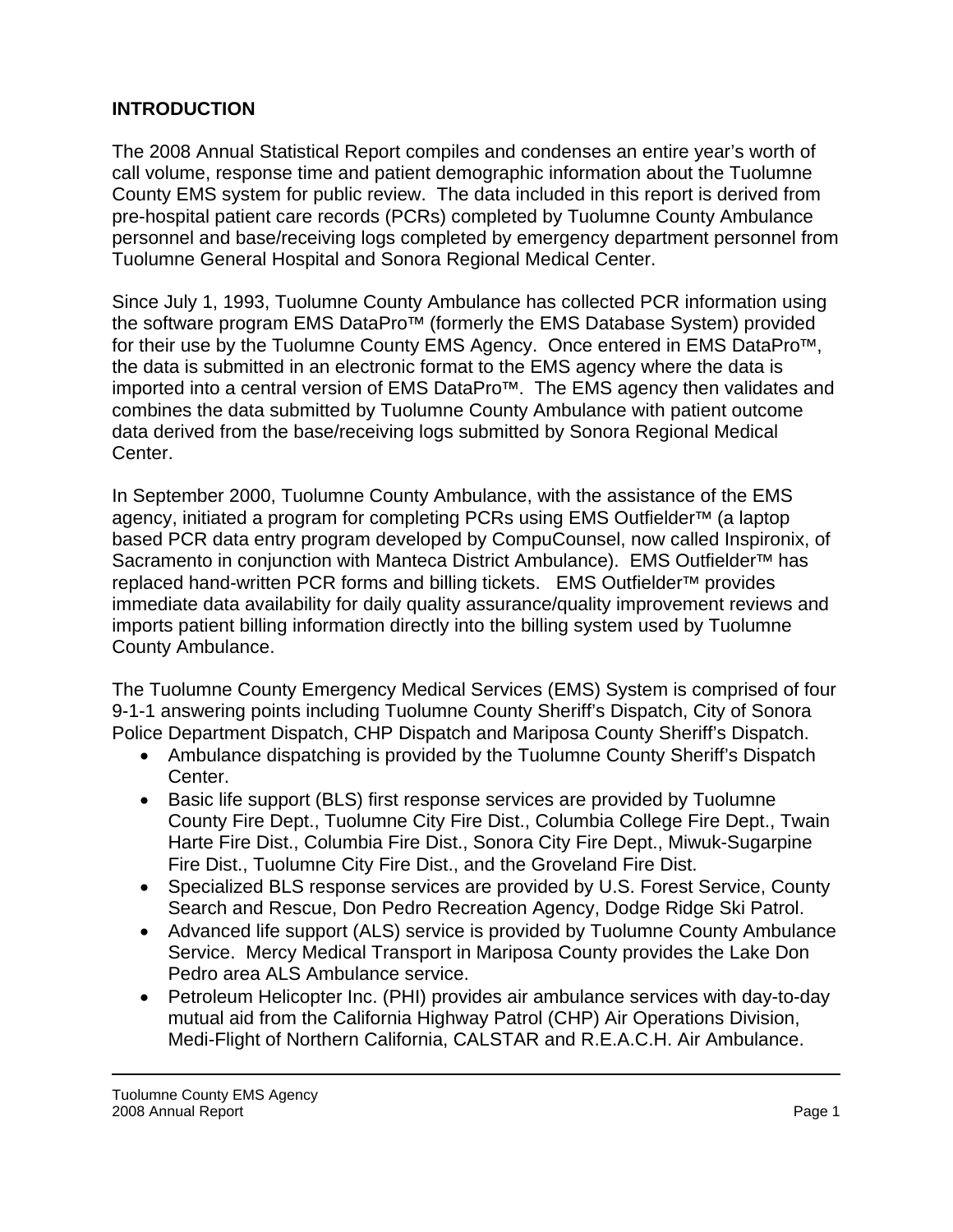In June 2003, grant funds were made available to the Tuolumne County EMS Agency for the purpose of purchasing and installing EMSystem™ communication software and related computer hardware for the emergency departments of Tuolumne General Hospital and Sonora Regional Medical Center and the EMS agency office. In early 2004, EMSystem™ linked Tuolumne County's EMS system with the other ten (10) counties of OES Region IV, enabling Tuolumne General Hospital, as the county's Disaster Control Facility, to view real-time emergency department availability when determining patient disbursement during a multi-casualty incident (MCI).

In 2004, The Tuolumne County Emergency Medical Services System developed and implemented a Trauma Plan, in conjunction with Memorial Medical Center, Doctors Medical Center of Modesto, Mountain Valley EMS Agency, El Dorado County EMS Agency, Central California EMS Agency, Northern California EMS Agency, Sacramento County EMS Agency, and Santa Barbara County EMS Agency. The Trauma Plan provides a framework that assures that the citizens and visitors of Tuolumne County receive comprehensive prehospital and hospital trauma care. Tuolumne County relies on Trauma Centers throughout Northern California for in-hospital trauma care. Air Ambulances are used as the primary means of transportation for patients meeting Tuolumne County's major trauma patient criteria.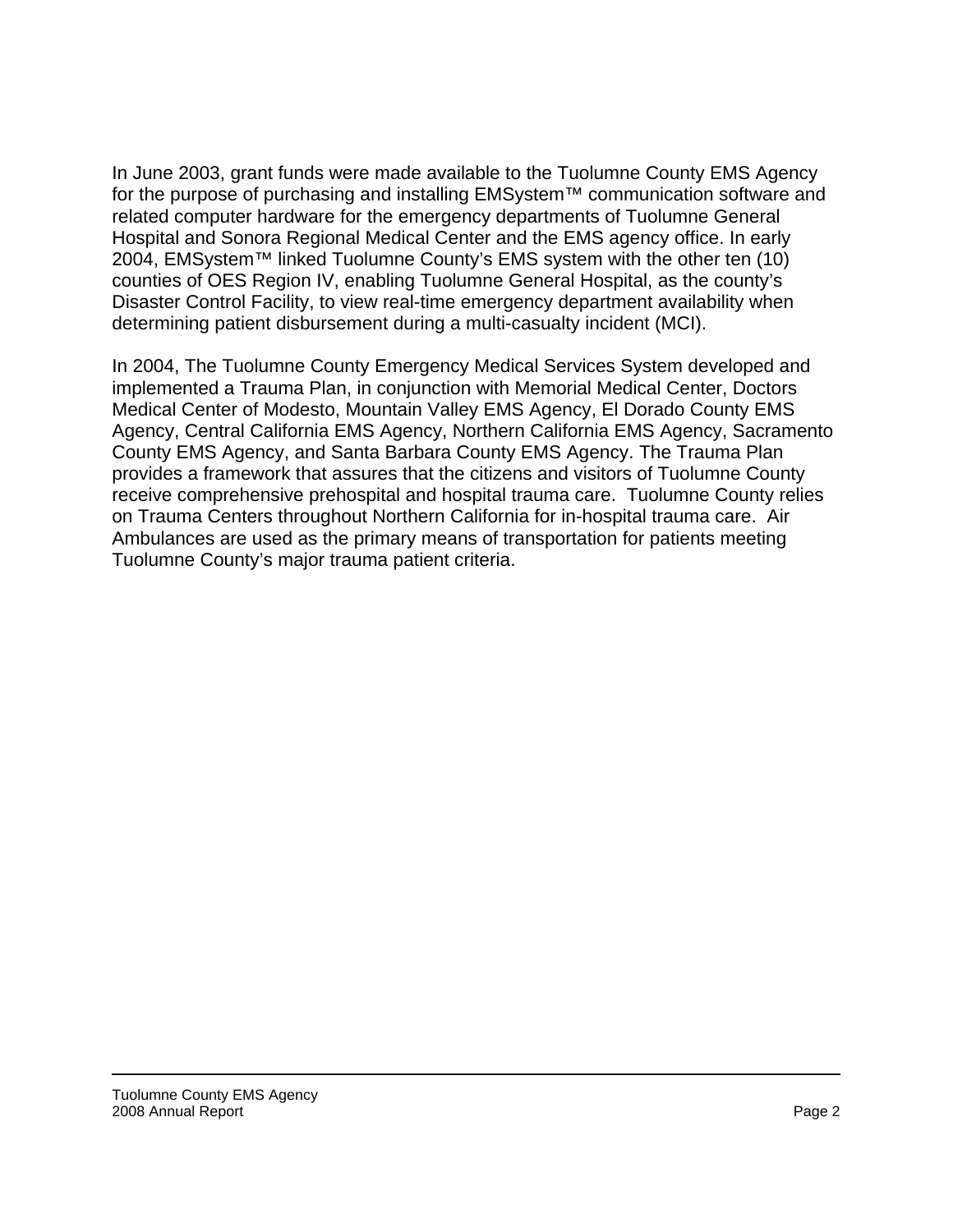## **OVERVIEW OF CALL VOLUME**

As illustrated in the graphs below, in 2008 there was an 8% increase in calls for EMS services from 2007. 2008 was the busiest year on record for emergency medical service (EMS) requests in Tuolumne County. Since 2001, there has been an 18% increase in the call volume. Unless otherwise specified EMS requests include both scene and transfer call types.



#### **EMS Requests by Month and Year**

The summer months and December have traditionally been the busiest time for EMS in Tuolumne County. Historically, July has been the busiest month of all.

| Year | Jan | Feb | <b>Mar</b> | Apr | May | Jun | Jul | Aug | <b>Sep</b> | Oct | <b>Nov</b> | <b>Dec</b> |
|------|-----|-----|------------|-----|-----|-----|-----|-----|------------|-----|------------|------------|
| 2001 | 383 | 355 | 358        | 357 | 330 | 377 | 396 | 379 | 366        | 354 | 308        | 382        |
| 2002 | 383 | 327 | 407        | 344 | 370 | 330 | 426 | 436 | 354        | 352 | 326        | 330        |
| 2003 | 390 | 318 | 380        | 363 | 325 | 368 | 442 | 381 | 383        | 393 | 403        | 421        |
| 2004 | 392 | 397 | 385        | 337 | 391 | 376 | 453 | 425 | 390        | 389 | 376        | 469        |
| 2005 | 363 | 369 | 399        | 354 | 414 | 389 | 467 | 414 | 365        | 377 | 355        | 379        |
| 2006 | 379 | 396 | 428        | 403 | 395 | 450 | 419 | 356 | 391        | 344 | 402        | 402        |
| 2007 | 407 | 373 | 406        | 386 | 443 | 397 | 399 | 414 | 411        | 380 | 389        | 444        |
| 2008 | 481 | 486 | 480        | 383 | 502 | 484 | 506 | 199 | 435        | 435 | 407        | 391        |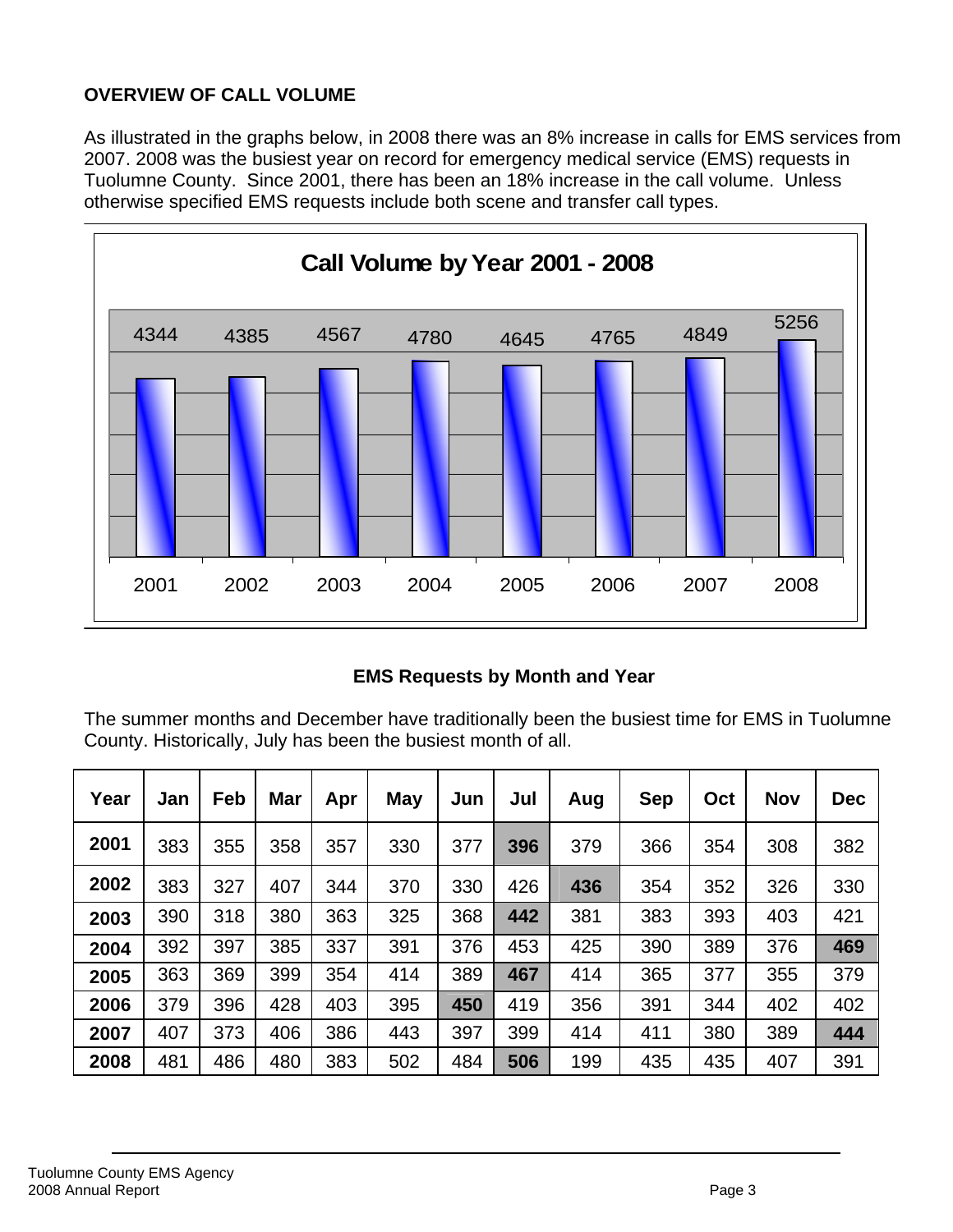

As illustrated below, Medics 10 and 11 responded to the majority of all EMS requests. The Sonora area has a call volume rate more than three times greater than any other area of the County.



| Unit(s)            | <b>Unit Location</b>     |
|--------------------|--------------------------|
| Medic 10           | Sonora                   |
| Medic 11           | East Sonora              |
| Medics 12, 13 & 14 | <b>Flexibly Deployed</b> |
| Medic 20           | Soulsbyville             |
| Medic 41           | Groveland                |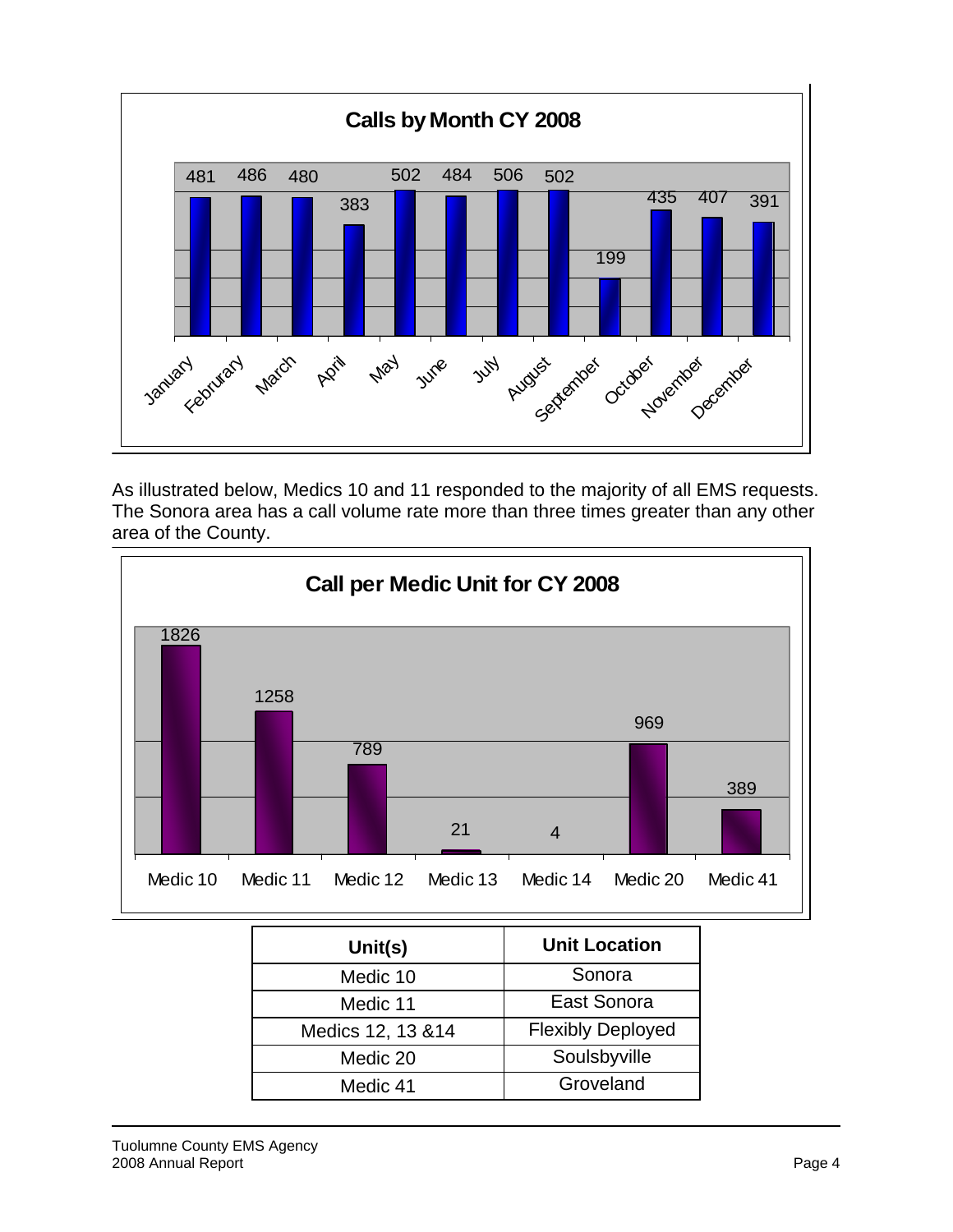#### **Call Volume 2008**

A breakdown of requests by day and time of day shows that call volumes may vary widely during the week.



The chart below illustrates that Friday is the busiest day of the week, followed by Wednesday. The chart also shows that Tuesday is the slowest day followed closely by Sunday.

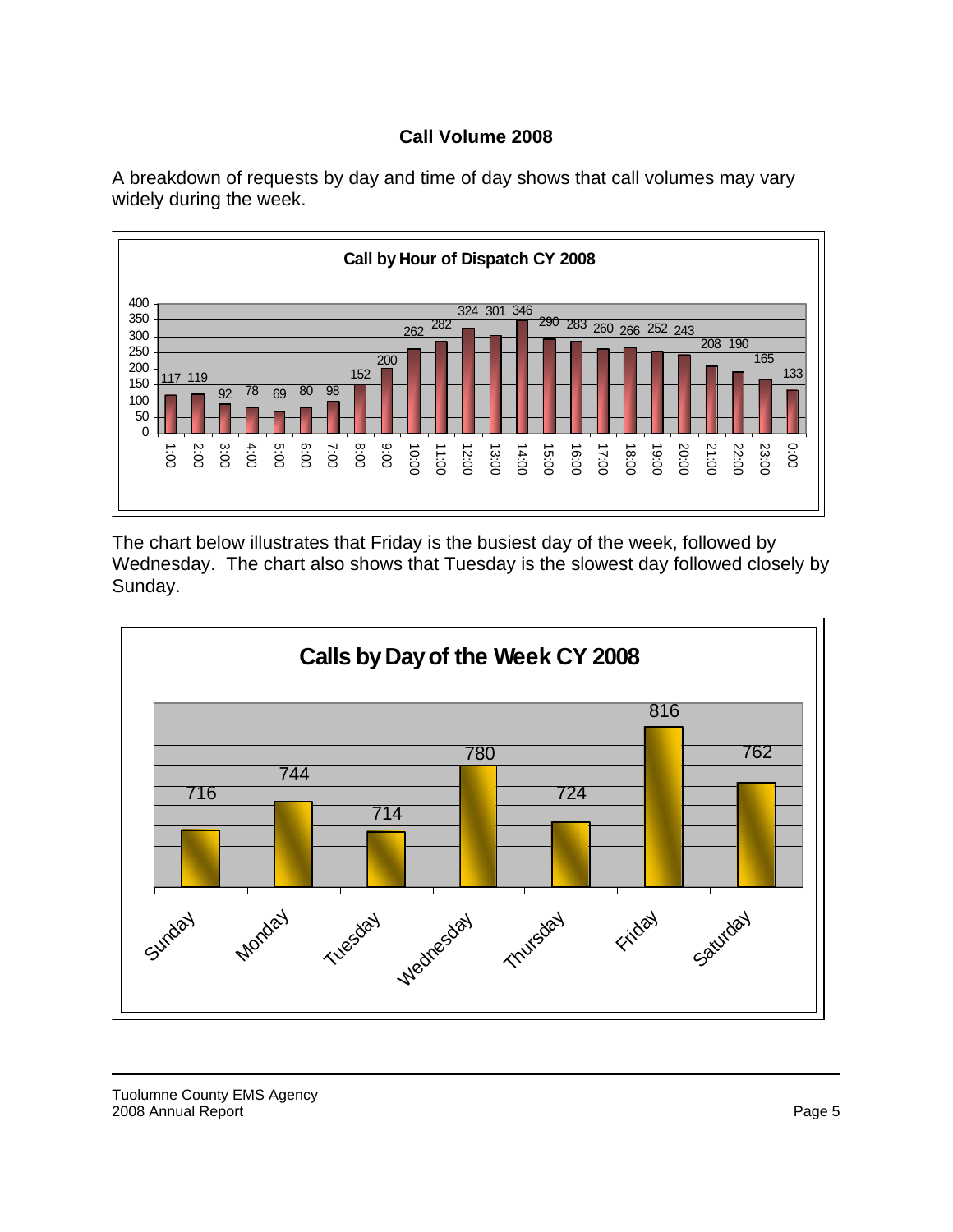#### **Call Volume 2008**

The breakdown of EMS requests by location reveals that the majority (52%) of requests occur in the suburban areas of Tuolumne County, where the majority of Tuolumne County residents live.



The table below illustrates that 74% of all requests resulted in the patient being transported to an emergency department.



Tuolumne County EMS Agency 2008 Annual Report Page 6 November 2008 Annual Report Page 6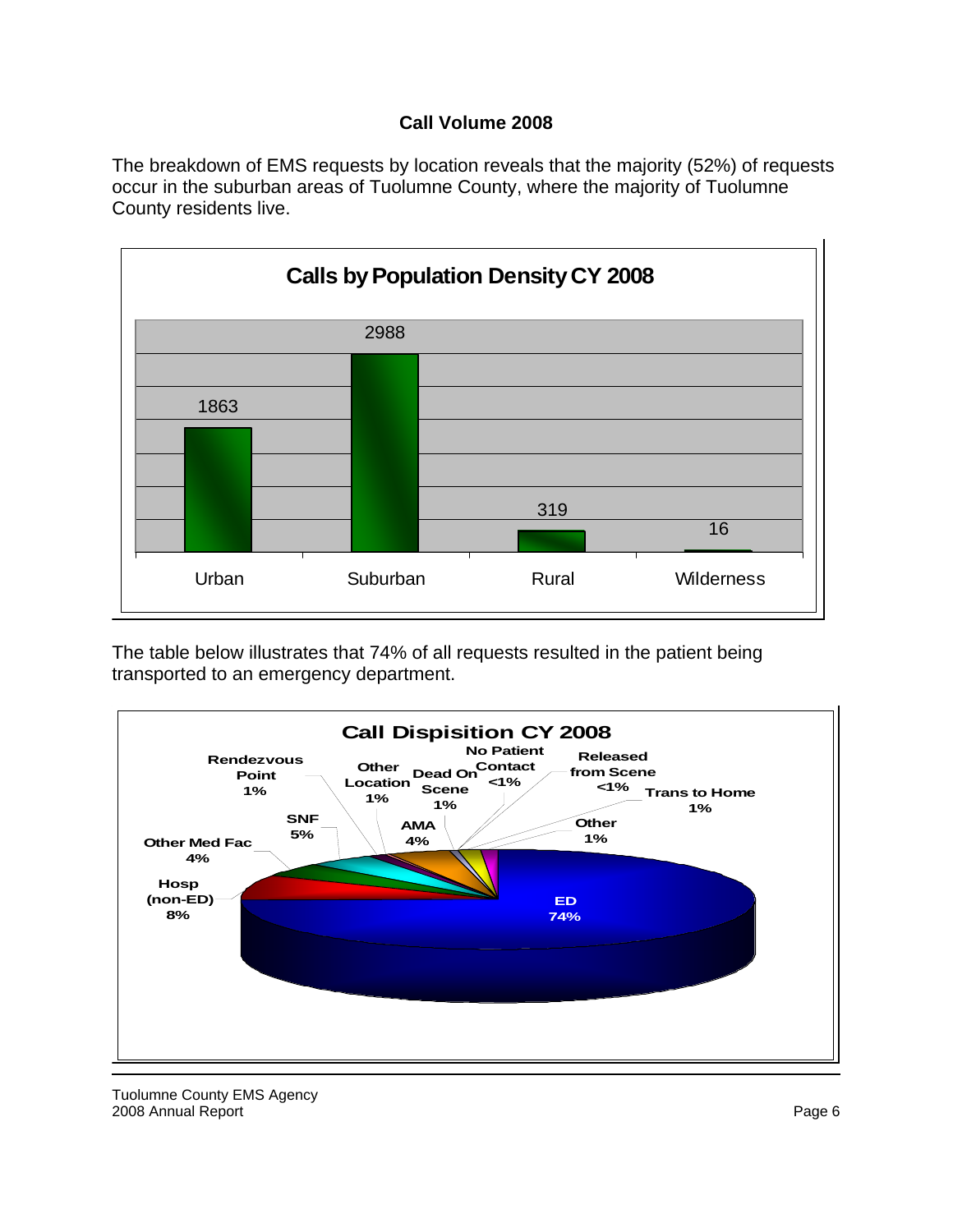71% of all requests resulted in the delivery of advanced life support (ALS) procedures and medications administered to the patient.



#### **Calls by Type**

In 2008, scene emergencies accounted for 77% of the total EMS requests for service. Transfers make up the remaining 23% of EMS requests for services. Transfers consist of ambulance interfacility transfers, air ambulance transfers from a hospital to a landing site, critical care transfers, transfers to and from a patient's home to a hospital, and transports for diagnostic service such as transporting a patient for an MRI.



Tuolumne County EMS Agency 2008 Annual Report Page 7 No. 2008 Annual Report Page 7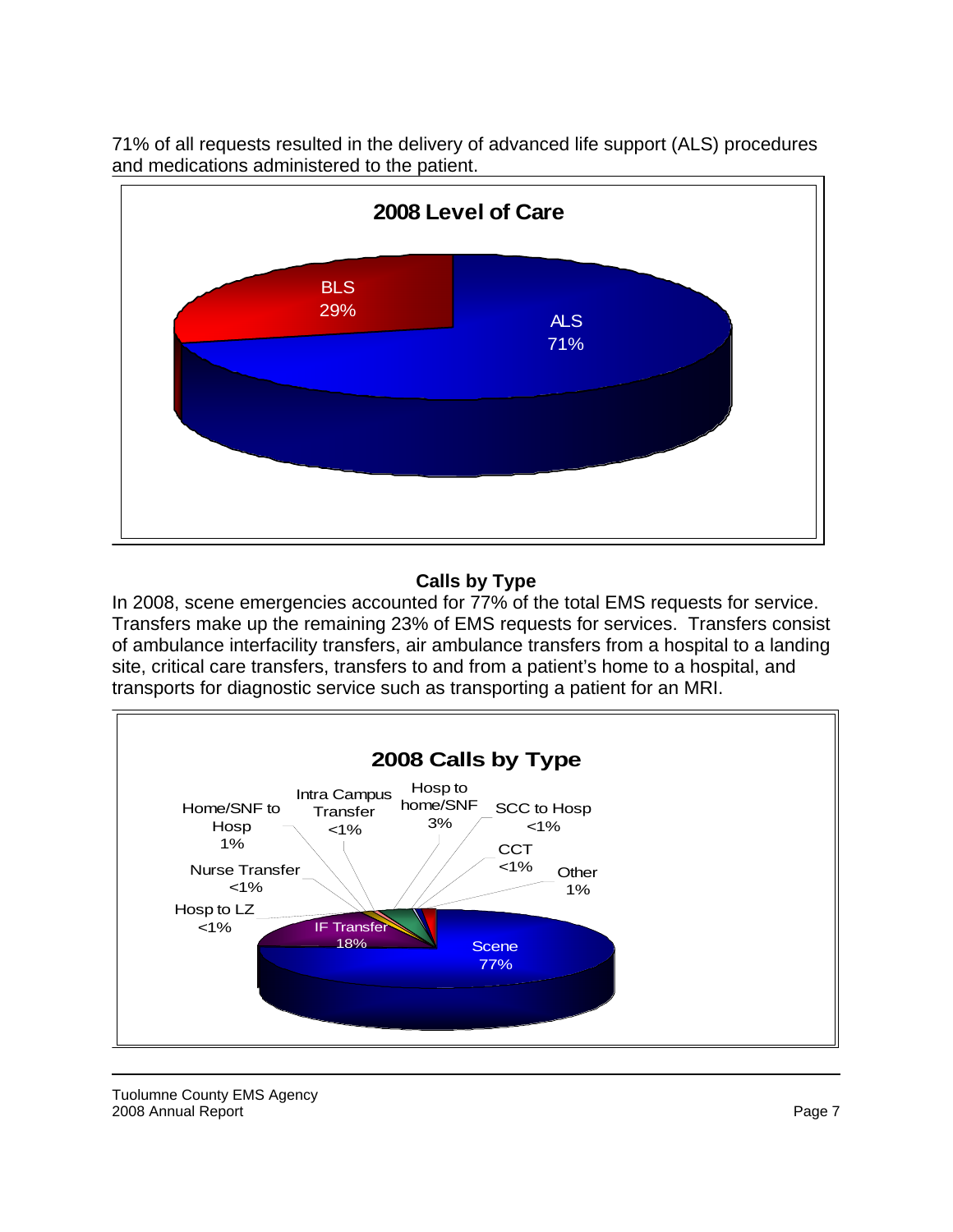#### **Response Times**

The State of California Emergency Medical Services Authority has established recommended guidelines for Code 3 response time standards to EMS requests, based on population density. The State of California Emergency Medical Services Authority recommends that EMS responses meet these response time guidelines at least 90% of the time.

|                                                                     | <b>BLS First</b><br><b>Response</b> | <b>BLS AED First</b><br><b>Response</b> | <b>ALS</b><br><b>Ambulance</b> |
|---------------------------------------------------------------------|-------------------------------------|-----------------------------------------|--------------------------------|
| <b>Urban</b> = 101 to<br>500 people per<br>square mile              | 5 minutes                           | 5 minutes                               | 8 minutes                      |
| <b>Suburban</b> = 51 to<br>100 people per<br>square mile            | 15 minutes                          | ASAP                                    | 20 minutes                     |
| <b>Rural</b> = 7 to 50<br>people per square<br>mile                 | 15 minutes                          | ASAP                                    | 20 minutes                     |
| <b><i>Wilderness</i></b> = less<br>than 7 people per<br>square mile | <b>ASAP</b>                         | <b>ASAP</b>                             | <b>ASAP</b>                    |

The chart below shows the  $90<sup>th</sup>$  percentile Code 3 response time for an ALS ambulance in the **urban area** of Tuolumne County is 10.00 minutes with an average response time of 6.14 minutes. In Tuolumne County, only the City of Sonora is classified as an urban area.

| Code 3 Response Time Interval in Minutes (Urban) |               |  |  |
|--------------------------------------------------|---------------|--|--|
| Minimum Response Time                            | 0.00 minutes  |  |  |
| Maximum Response Time                            | 25.00 minutes |  |  |
| Average Response Time                            | 6.14 minutes  |  |  |
| <b>Standard Deviation</b>                        | 3.06 minutes  |  |  |
| 90 <sup>th</sup> percentile                      | 10.00 minutes |  |  |
| 95 <sup>th</sup> percentile                      | 11.00 minutes |  |  |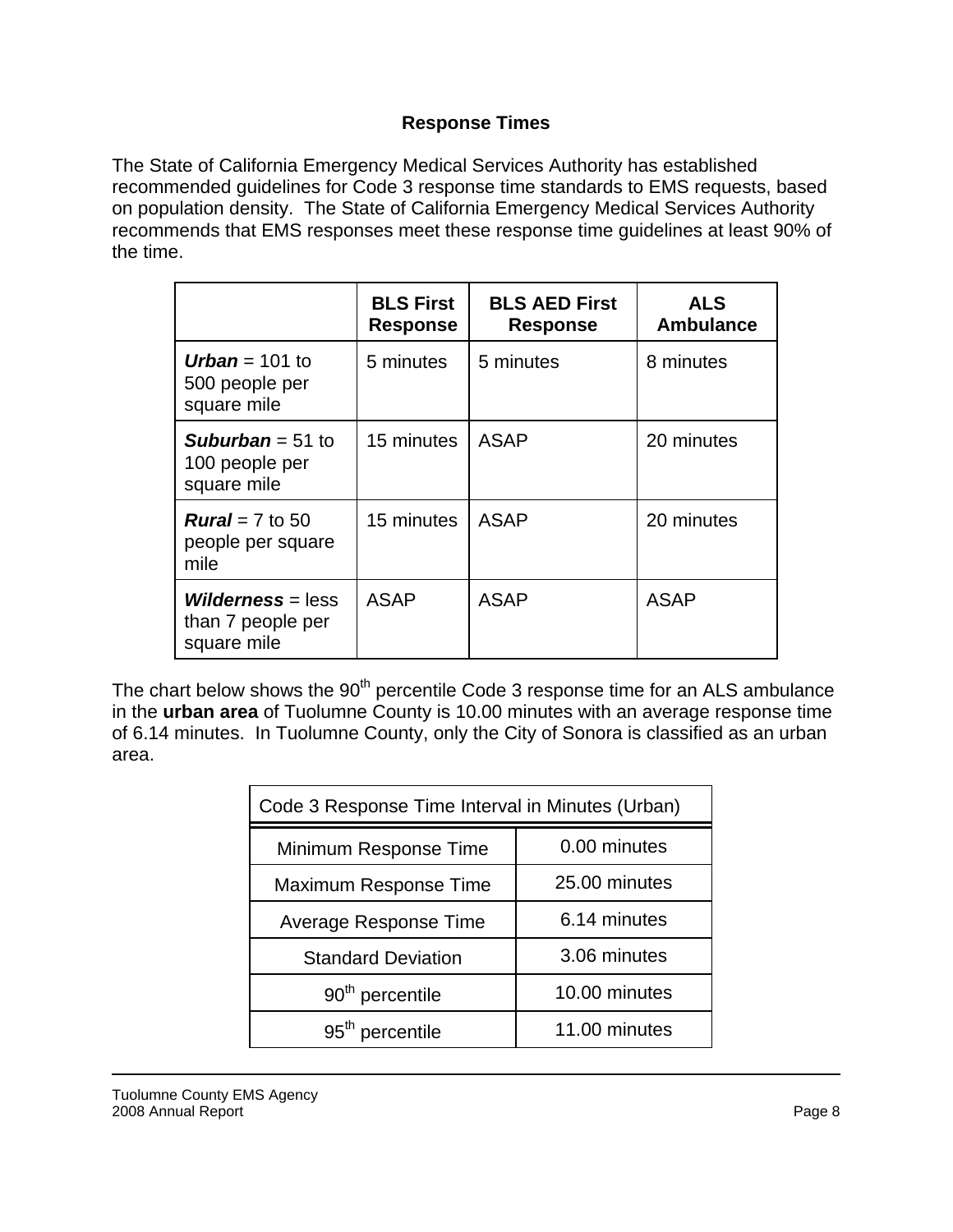The chart below shows that the  $90<sup>th</sup>$  percentile Code 3 response time for an ALS ambulance in the **suburban areas** of Tuolumne County is 16:00 minutes with an average response time of 10.21 minutes. Suburban areas of Tuolumne County include the map zones for Mono Village, Mono Vista, Crystal Falls, Cedar Ridge, Sonora CDF, Moccasin, Twain Harte, Tuolumne City, Columbia, Jamestown, Mi-Wuk/Sugarpine, Groveland and Columbia College.

| Code 3 Response Time Interval in Minutes (Suburban) |               |  |  |  |
|-----------------------------------------------------|---------------|--|--|--|
| Minimum Response Time                               | 0.00 minutes  |  |  |  |
| Maximum Response Time                               | 51.00 minutes |  |  |  |
| Average Response Time                               | 10.21 minutes |  |  |  |
| <b>Standard Deviation</b>                           | 5.15 minutes  |  |  |  |
| 90 <sup>th</sup> percentile                         | 16.00 minutes |  |  |  |
| 95 <sup>th</sup> percentile                         | 19.00 minutes |  |  |  |

The chart below shows that the  $90<sup>th</sup>$  percentile Code 3 response time for an ALS ambulance in the **rural areas** of Tuolumne County is 41:00 minutes with an average response time of 25.62 minutes. Suburban areas of Tuolumne County include the first response areas of Dodge Ridge, Pine Crest, Strawberry, Long Barn, Don Pedro, and the Sierra Conservation Center.

| Code 3 Response Time Interval in Minutes (Rural) |               |  |  |  |
|--------------------------------------------------|---------------|--|--|--|
| Minimum Response Time                            | 4.00 minutes  |  |  |  |
| Maximum Response Time                            | 86.00 minutes |  |  |  |
| Average Response Time                            | 25.62 minutes |  |  |  |
| <b>Standard Deviation</b>                        | 12.26 minutes |  |  |  |
| 90 <sup>th</sup> percentile                      | 41.00 minutes |  |  |  |
| 95 <sup>th</sup> percentile                      | 51.00 minutes |  |  |  |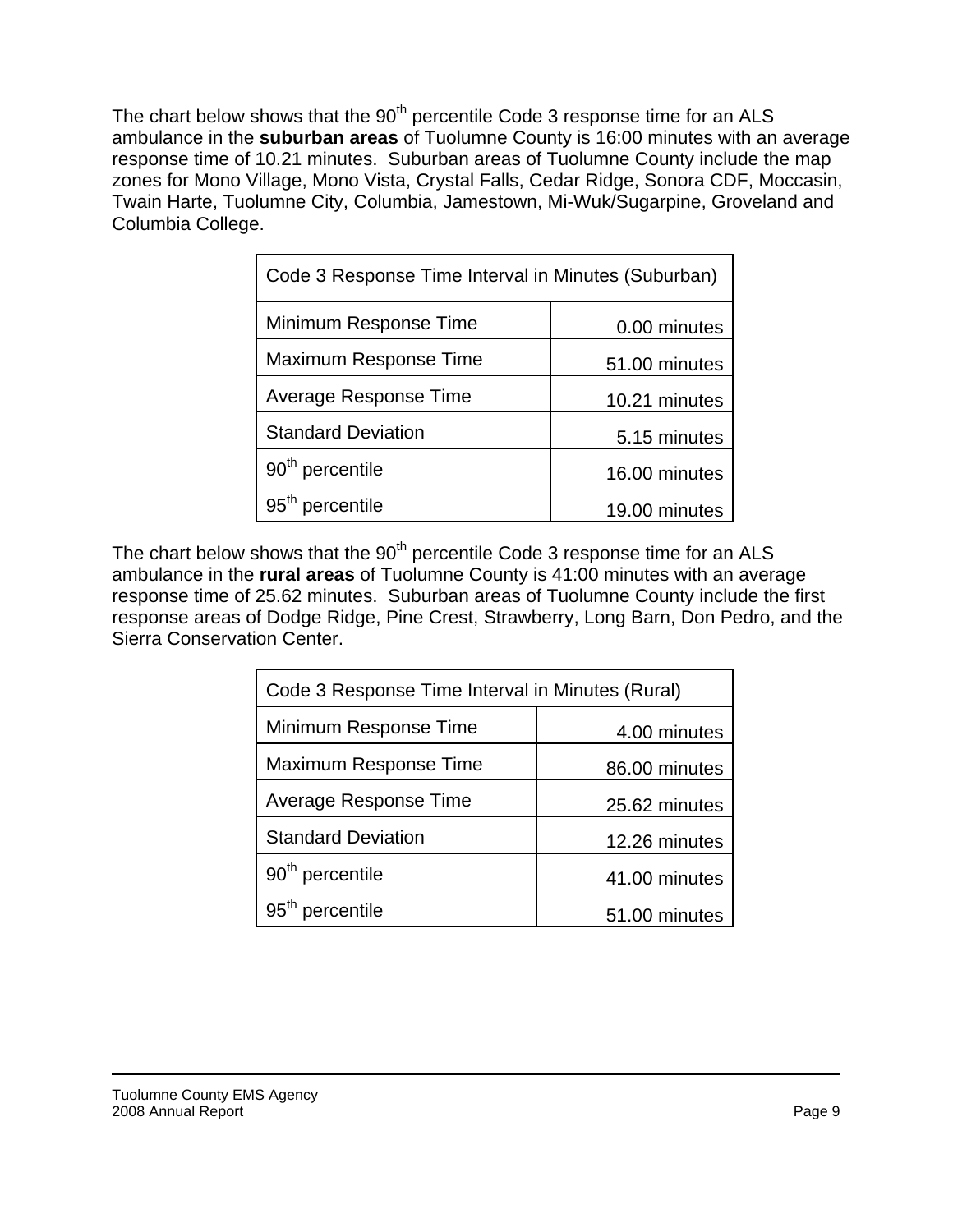The chart below shows that the  $90<sup>th</sup>$  percentile Code 3 response time for an ALS ambulance in the **wilderness area** of Tuolumne County is 64:00 minutes with an average response time of 44.86 minutes. Wilderness areas of Tuolumne County include the Portions of the Immigrant Wilderness, Carson Iceberg Wilderness, Yosemite National Park, and the Cherry Lake Area.

| Code 3 Response Time Interval in Minutes (Rural) |               |  |  |  |
|--------------------------------------------------|---------------|--|--|--|
| Minimum Response Time                            | 4.00 minutes  |  |  |  |
| Maximum Response Time                            | 72.00 minutes |  |  |  |
| Average Response Time                            | 44.86 minutes |  |  |  |
| <b>Standard Deviation</b>                        | 16.21 minutes |  |  |  |
| 90 <sup>th</sup> percentile                      | 64.00 minutes |  |  |  |
| 95 <sup>th</sup> percentile                      | 64.00 minutes |  |  |  |

| Code 3 Response Time Interval in Minutes (Cumulative) |               |  |  |
|-------------------------------------------------------|---------------|--|--|
| Minimum Response Time                                 | 0.00 minutes  |  |  |
| Maximum Response Time                                 | 86.00 minutes |  |  |
| Average Response Time                                 | 11.09 minutes |  |  |
| <b>Standard Deviation</b>                             | 7.94 minutes  |  |  |
| 90 <sup>th</sup> percentile                           | 19.00 minutes |  |  |
| 95 <sup>th</sup> percentile                           | 25.00 minutes |  |  |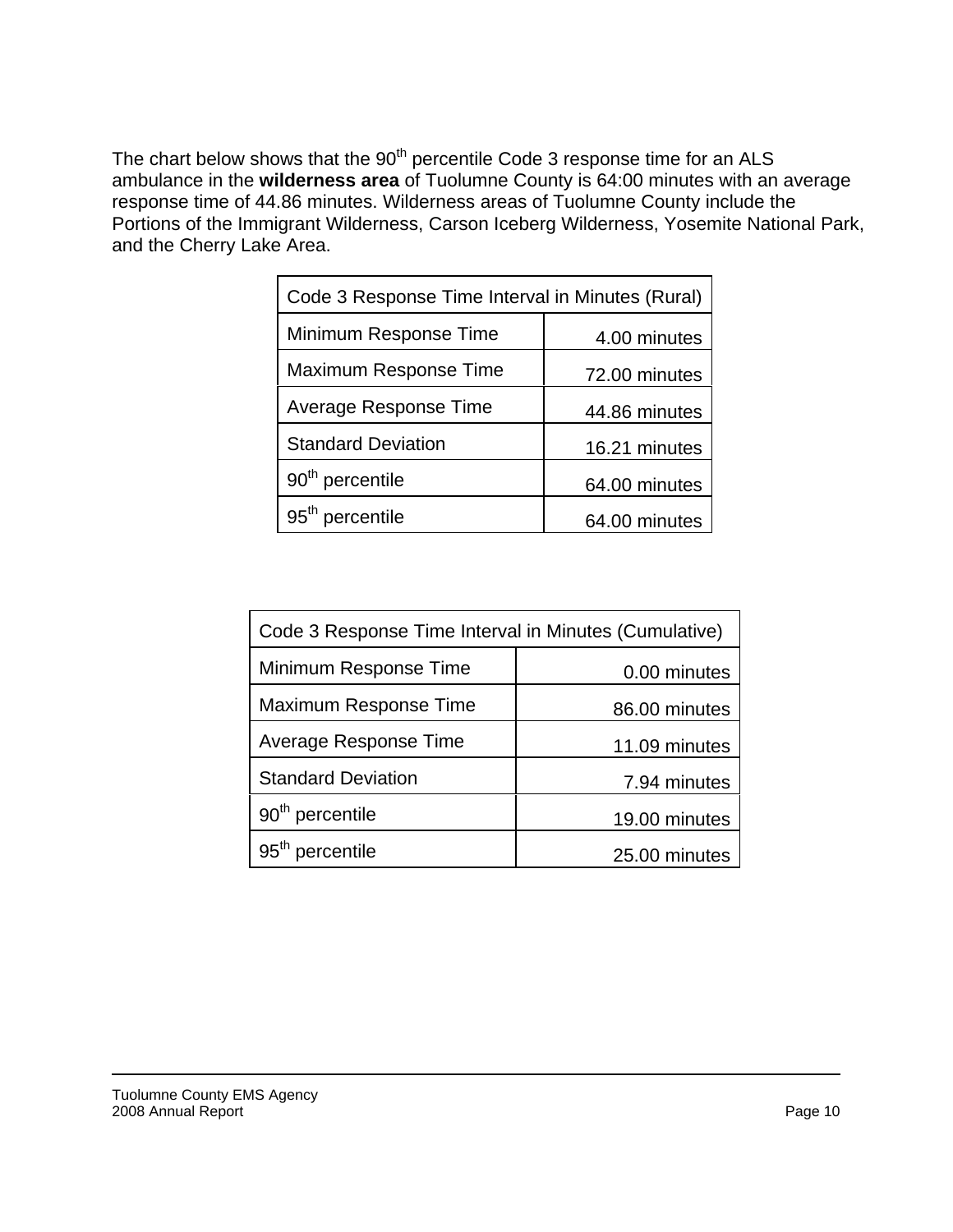#### **PATIENT AND HOSPITAL DATA**



| <b>Primary Illness/</b> | <b>Patients</b> |
|-------------------------|-----------------|
| <b>Injury Complaint</b> |                 |
| Cardiac                 | 581             |
| Respiratory             | 502             |
| Neurologic              | 798             |
| Poisoning               | 134             |
| Environmental           | 25              |
| <b>Obstetric</b>        | 15              |
| Medical                 | 1462            |
| Trauma                  | 1037            |

\* Poisoning/Overdose category does not differentiate between accidental and intentional ingestion or overdose. Nor does it differentiate between prescription and illicit drugs. Medication reactions and anaphylaxis are included in the Medical category.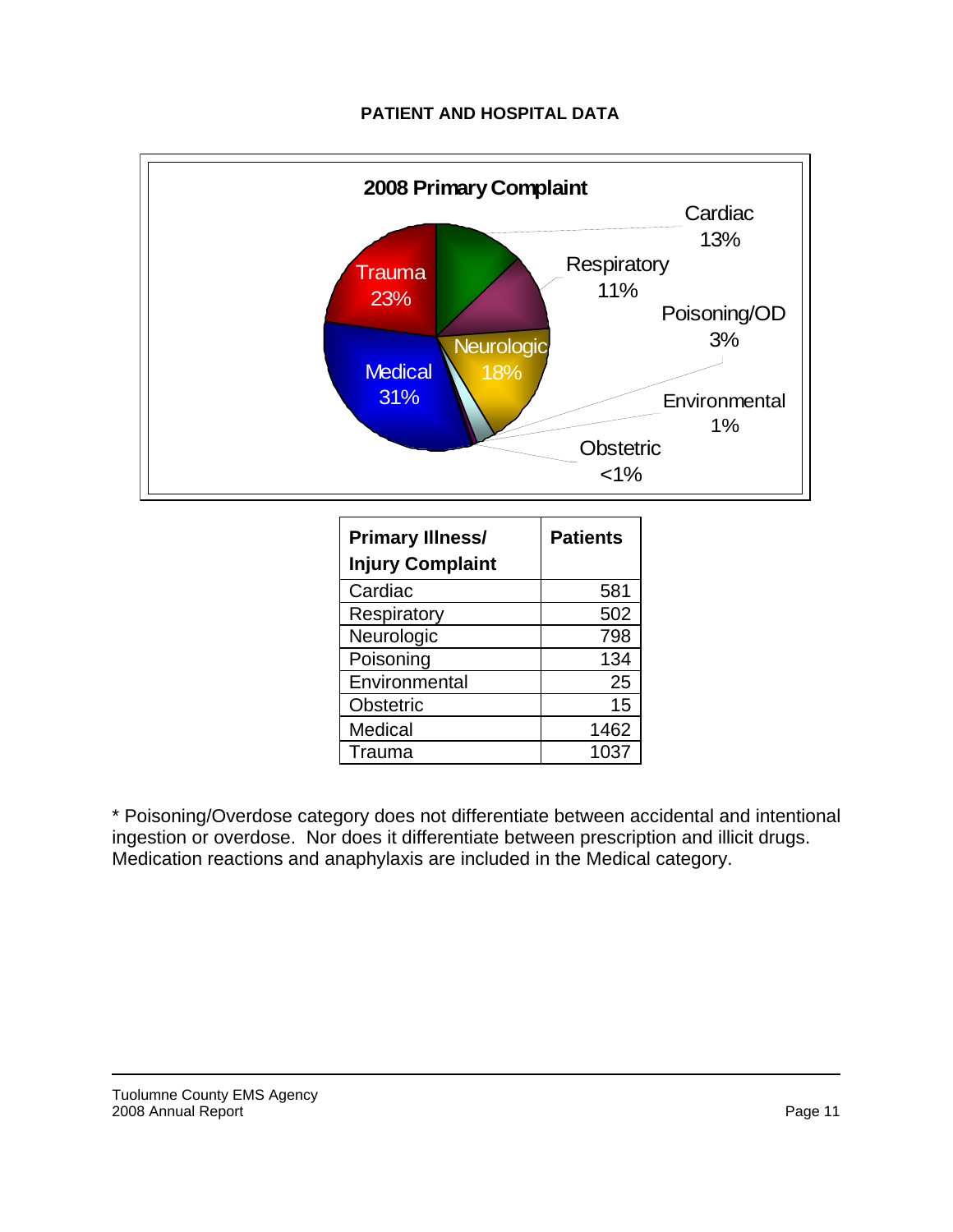As shown in the chart below, for those patients transported to a hospital, approximately 50% of all transports are made to the nearest hospital and 27% of the patients were transported to the hospital of the patient's or family's choice.



The chart below shows the patient distribution by receiving facilities, including transfers.

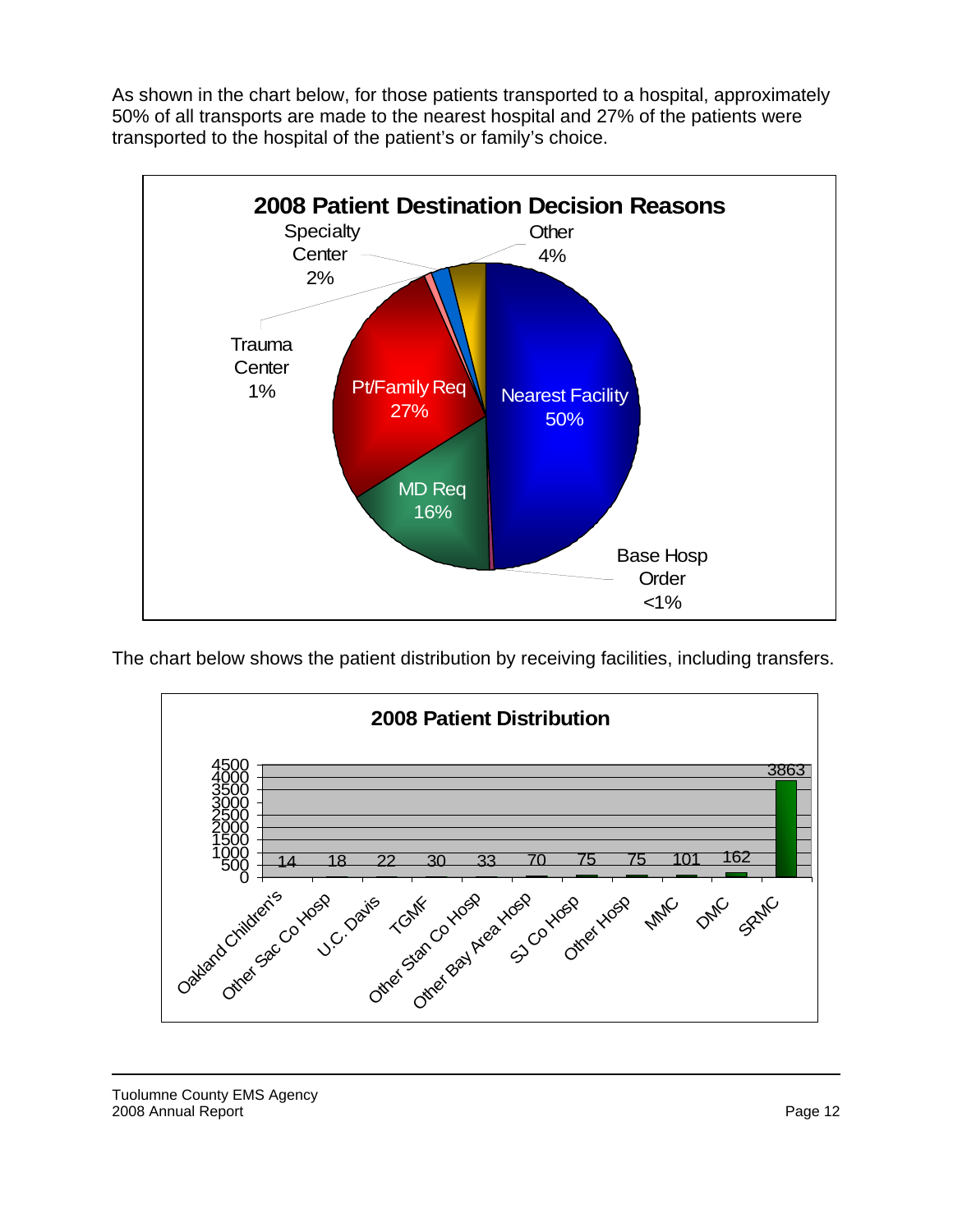#### **2008 EMS Demographics**

Patients greater than 64 years of age account for 46% of ambulance patients. Males comprise 46% of ambulance patients and 54% are females. The average age of ambulance patients is 60 years old; males average 57 years old and females average 62 years old.

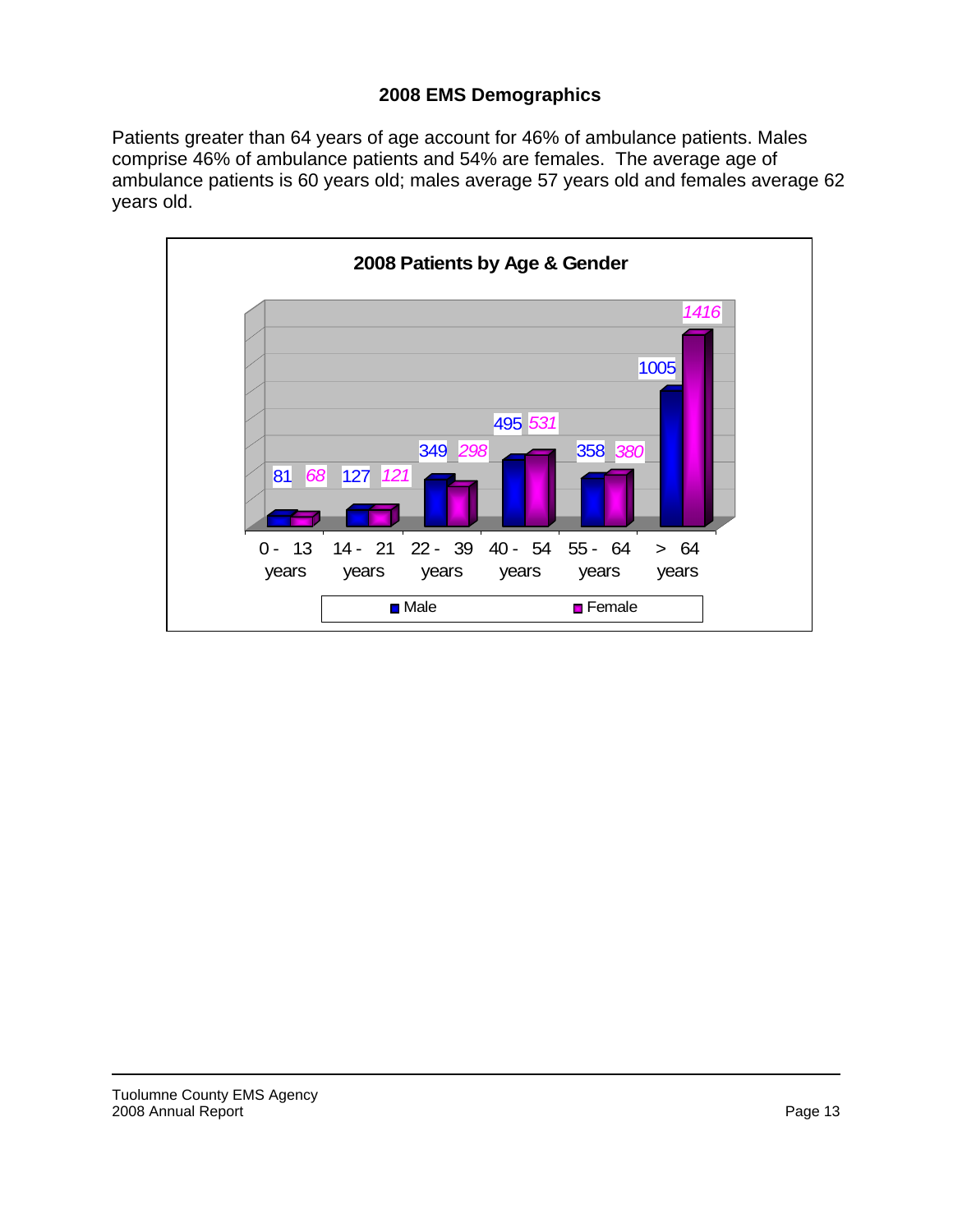#### **TRAUMA SYSTEM**

The chart below shows the mechanism of injury for major trauma victims in Tuolumne County in 2007. Motor vehicle accidents are the greatest mechanism of injury for major trauma victims in Tuolumne County.

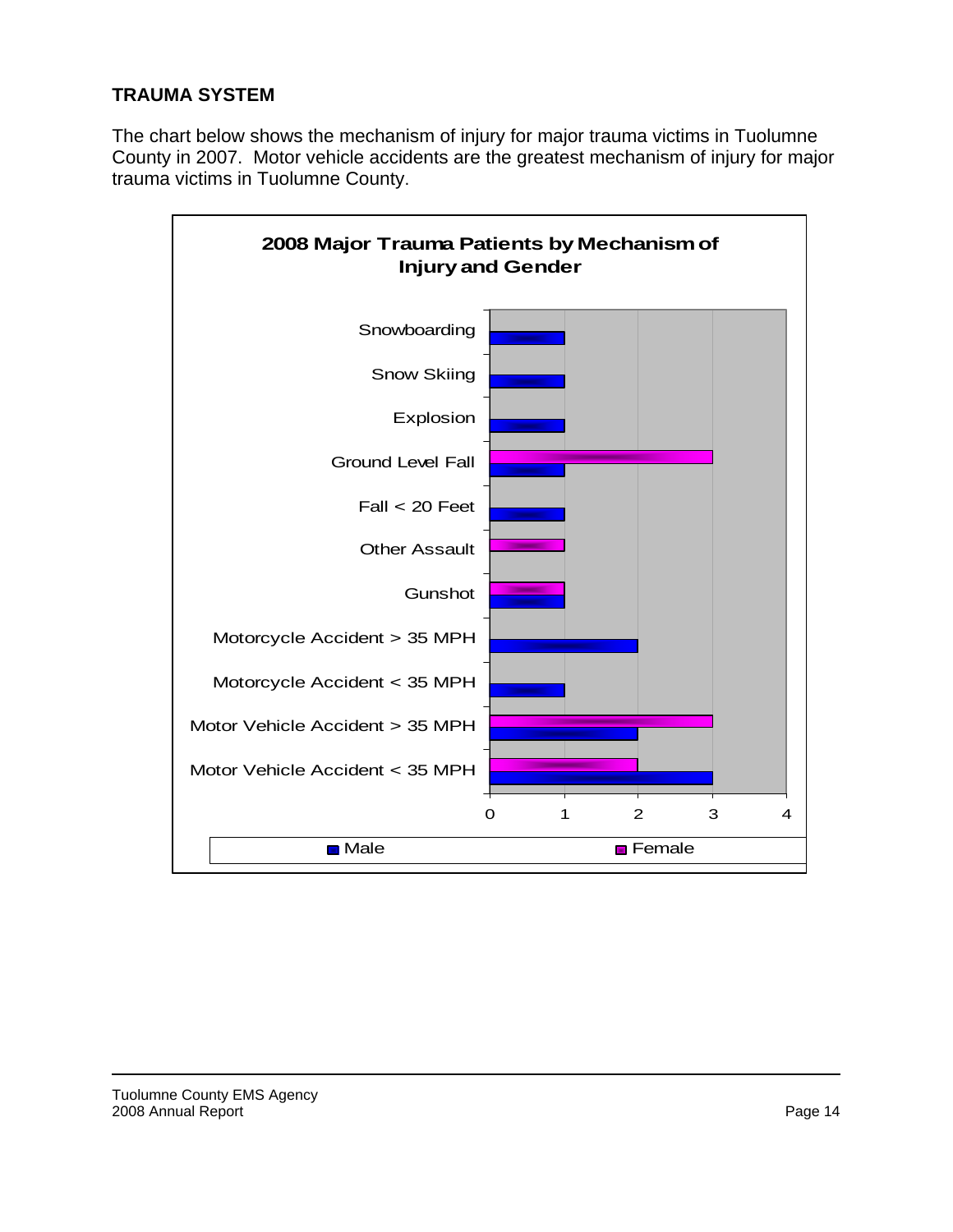

 The Tuolumne County Trauma Plan has defined ten separate trauma triage criteria. The criteria are designed to categorize those trauma patients with an increased risk of mortality and morbidity due to their injuries. Paramedic judgment was the criteria used 57% of the time.



The Tuolumne County Trauma Plan has identified three major trauma patient destinations.

- 1. Doctors Medical Center (adult)
- 2. Memorial Medical Center (adult)
- 3. U.C. Davis Medical Center (adult & pediatric)

However, under some circumstances (such as poor weather or surgical staff availability) major trauma patients may be taken to another Trauma Center, such as Sutter Roseville Medical Center, or other non-Trauma Center Hospital.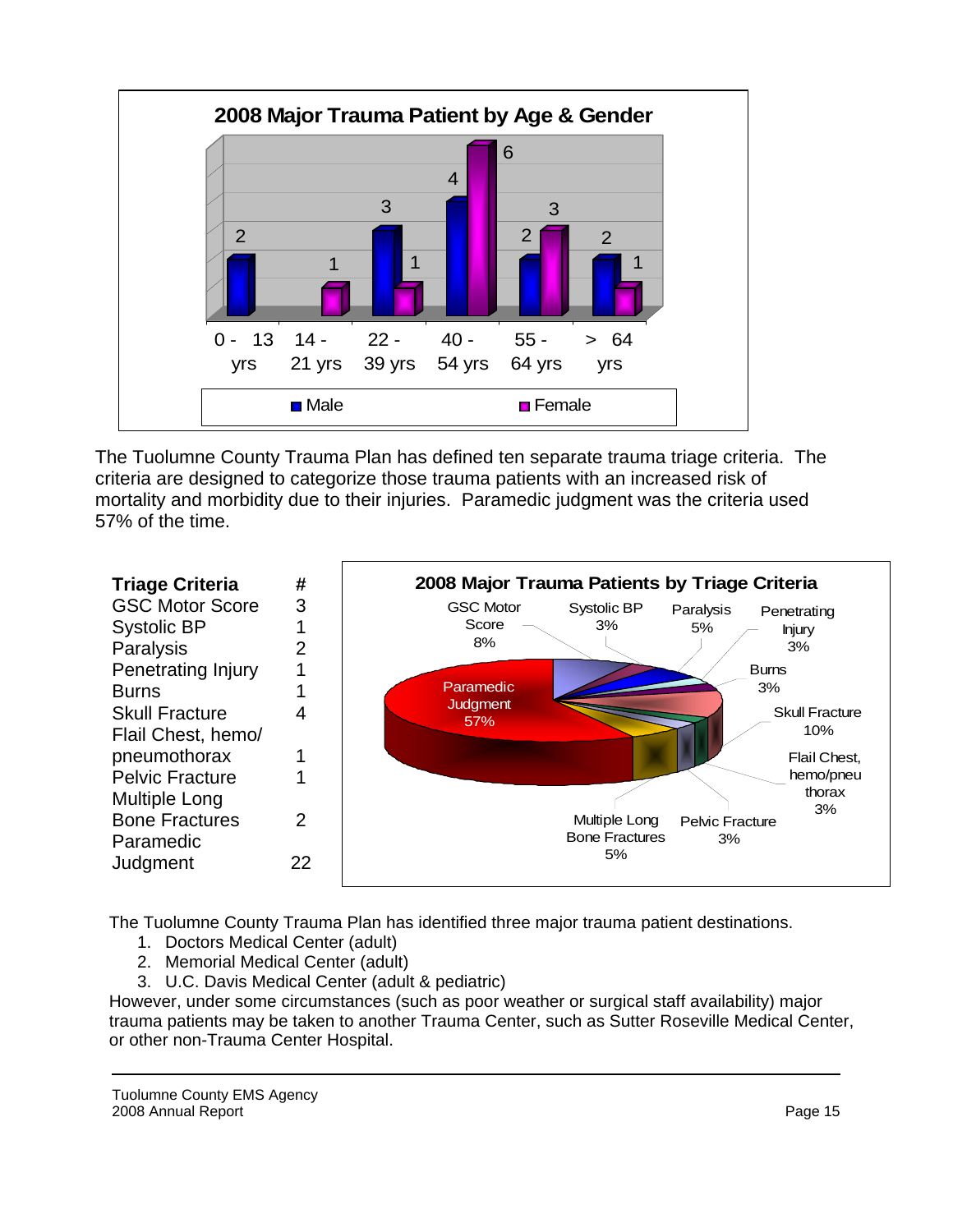## **ADVANCED LIFE SUPPORT MEDICATIONS**

The charts below represent the number of times a medication was administered and how many patients received the medication.

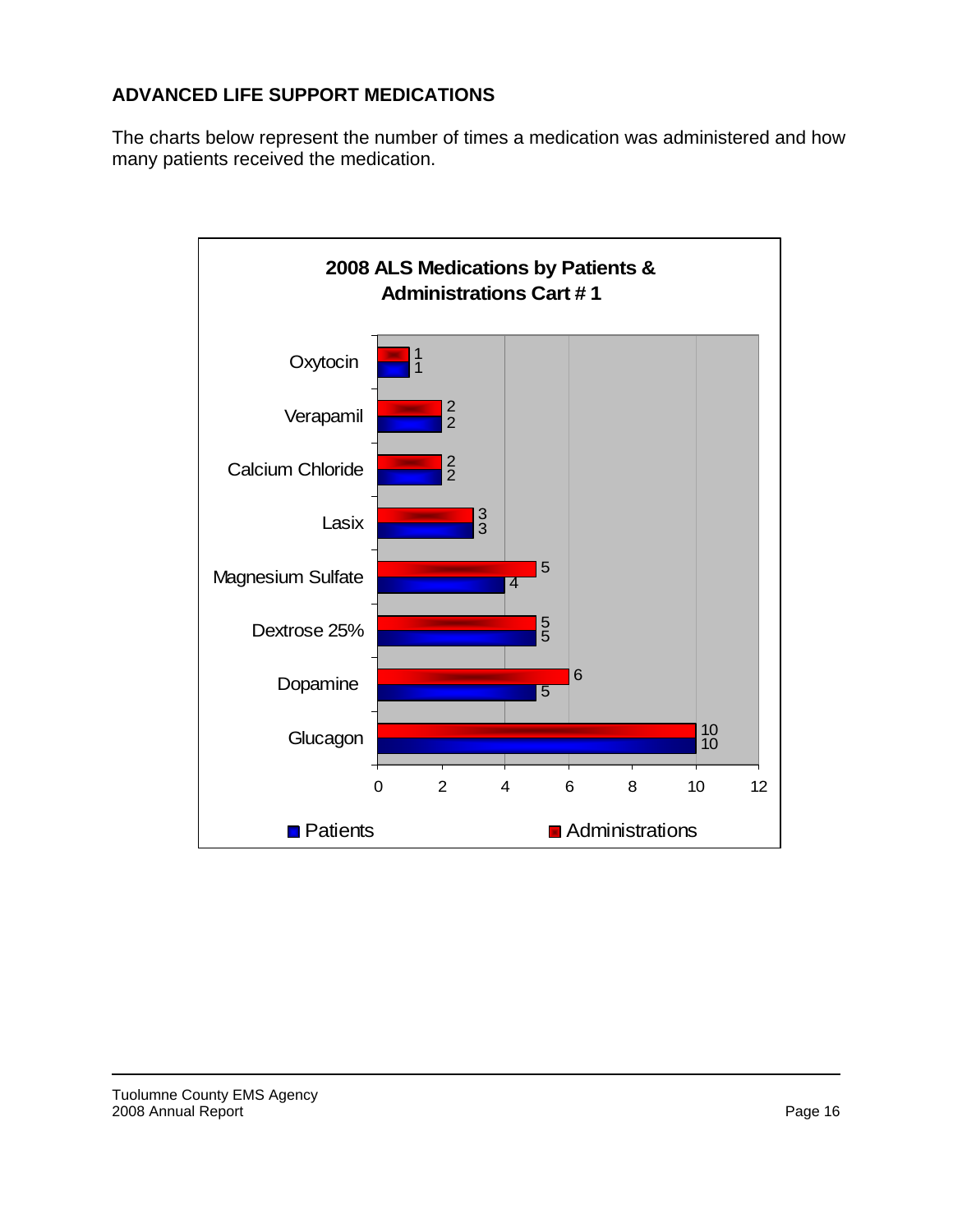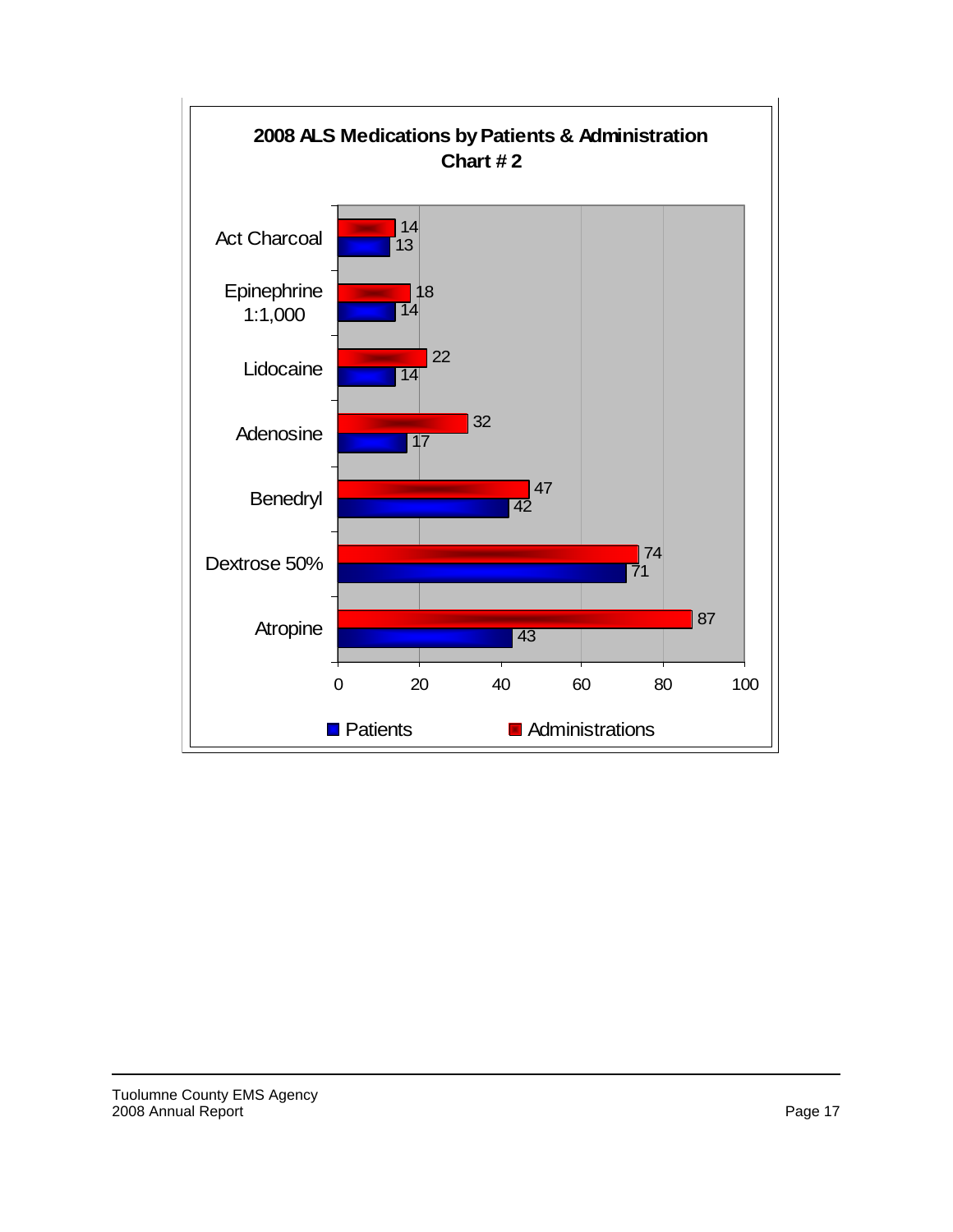